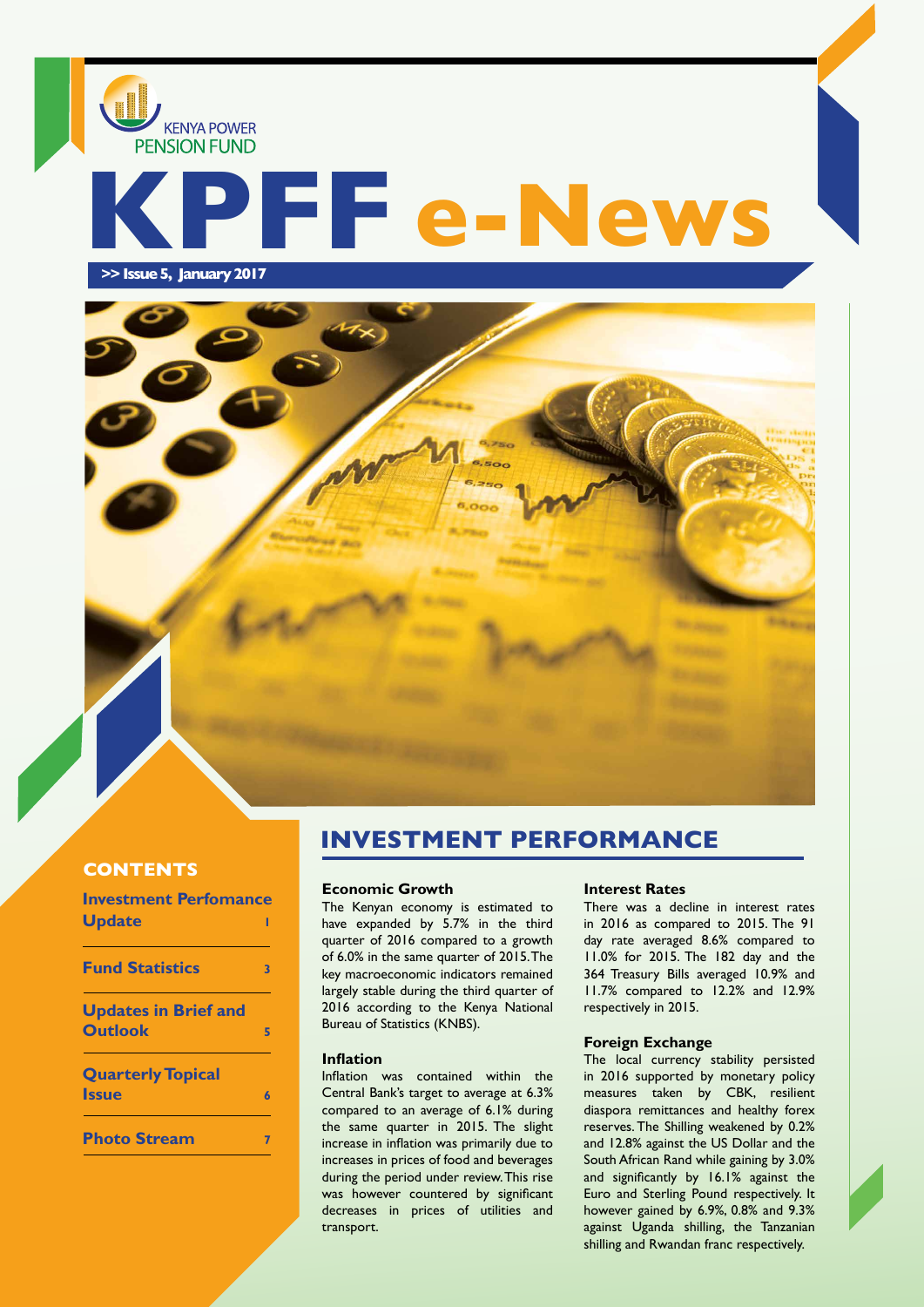#### **Capital Markets**

The NSE 20 index and the NASI declined by 21.1% and 8.5% respectively in 2016. This downturn was precipitated by a host of global, local factors and the recent amendment of the Banking Act.

#### **DB Performance**

In the fourth quarter of 2016 the DB Fund registered a return on investment of 5.5% against a benchmark of 2.5%. The unaudited annualized performance of the Fund for the period ending 31st December 2016 was 9.4% against a benchmark of 10.2%. The non-attainment of target was attributed to poor performance in the equities asset class due to the declining share prices. The unaudited Fund value closed at Kshs 18.7 billion as compared to Kshs 18.04 billion at the beginning of the year.



## DB Fund Growth ( Kshs. billion)

#### **DC Performance**

In the fourth quarter of 2016 the Fund registered an impressive return on investment of 4.5% against a benchmark of 3.4%. The unaudited annualized performance of the Fund for the period ending 31st December 2016 was 7.4% against a benchmark of 7.36%. The unaudited Fund value closed at Kshs 11.3 billion as compared to Kshs 9.83 billion at the beginning of the year.



## DC Fund Growth ( Kshs. billion)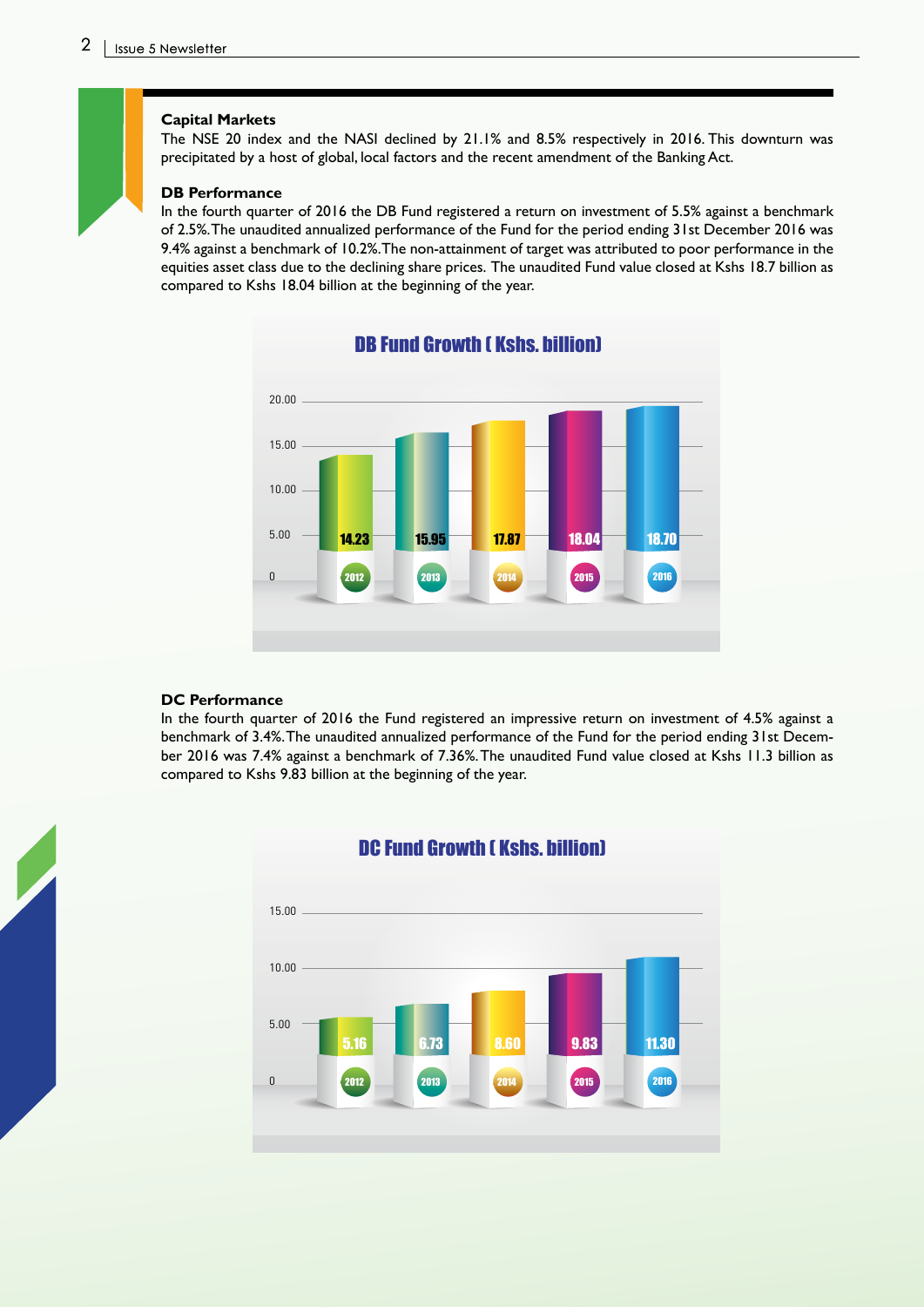# **MEMBERSHIP STATISTICS AS AT 31ST DECEMBER 2016**

**Defined Benefits (DB) Fund**

Active Members - 3,634 Deferred Members - 222

## **Age Analysis for Inservice Members**

| <b>Age Bracket</b> | <b>No. of Members</b> | <b>Percentage</b> |
|--------------------|-----------------------|-------------------|
| $31 - 40$          | 20                    | 0.55%             |
| $41 - 50$          | 1.082                 | 29.77%            |
| $51 - 60$          | 2,530                 | 69.62%            |
| Above 60           | 2                     | 0.06%             |
| <b>Total</b>       | 3,634                 | 100.00%           |





**" Majority of the in service members are in the 51 - 60 years age bracket. "**

## **Age Analysis for Retiree Pensioners**

| <b>Age Bracket</b> | <b>No. of Pensioners</b> | <b>Percentage</b> |
|--------------------|--------------------------|-------------------|
| $41 - 50$          |                          | 0.09%             |
| $51 - 60$          | 151                      | 12.84%            |
| $61 - 70$          | 727                      | 61.82%            |
| $71 - 80$          | 243                      | 20.66%            |
| Above 80           | 54                       | 4.59%             |
| <b>Total</b>       | 1,176                    | 100.00%           |

**" Majority of the retirees are in the 61 - 70 years age bracket. "**

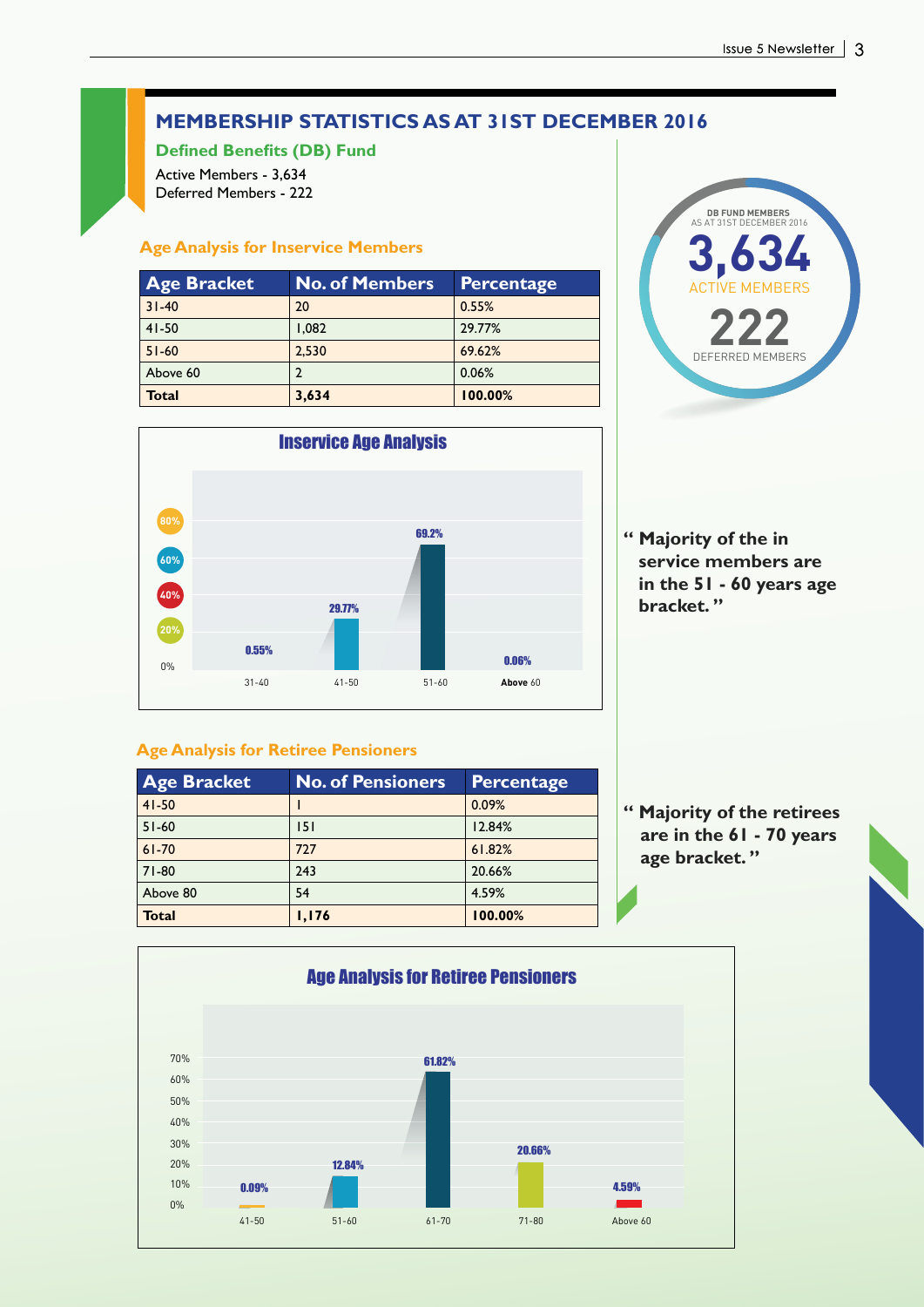## **Payroll Breakdown for the Quater by Pensioner Category**

| <b>Payroll Distribution</b> |                                           |         |  |
|-----------------------------|-------------------------------------------|---------|--|
| Category                    | <b>Amount(Kshs.)</b><br><b>Percentage</b> |         |  |
| <b>Retirees</b>             | 96,327,510.80                             | 63.95%  |  |
| Widow(er)s                  | 38,968,293.60                             | 25.87%  |  |
| <b>Orphans</b>              | 15,335,051.55                             | 10.18%  |  |
| <b>Total</b>                | 150,630,855.95                            | 100.00% |  |

## **DC FUND**

Active members - 6,835 Deferred members – 346

# **Age Analysis for Inservice Members 6,835**

| <b>Age Bracket</b> | <b>No. of Members</b> | Percentage |
|--------------------|-----------------------|------------|
| $21 - 30$          | 202                   | 2.96%      |
| $31 - 40$          | 1.842                 | 26.95%     |
| $41 - 50$          | 2.133                 | 31.21%     |
| $51 - 60$          | 2.655                 | 38.84%     |
| Above 60           | 3                     | 0.04%      |
| <b>Total</b>       | 6,835                 | 100.00%    |





## **" Majority of the inservice members are in the 51 - 60 years age bracket. "**

## **Contributions during the Quarter**

| Month         | <b>Employee</b><br>(KShs) | <b>Employer</b><br>(KShs) | Total<br>(KShs)  |
|---------------|---------------------------|---------------------------|------------------|
| October 2016  | 35,846,910.13             | 70,207,064.32             | 106,053,974.45   |
| November 2016 | 36,037,165.33             | 69,554,268.30             | 105,591,433.63   |
| December 2016 | 36,235,398.57             | 69,941,552.56             | 106, 176, 951.13 |
| <b>Total</b>  | 108,119,474.03            | 209,702,885.18            | 317,822,359.21   |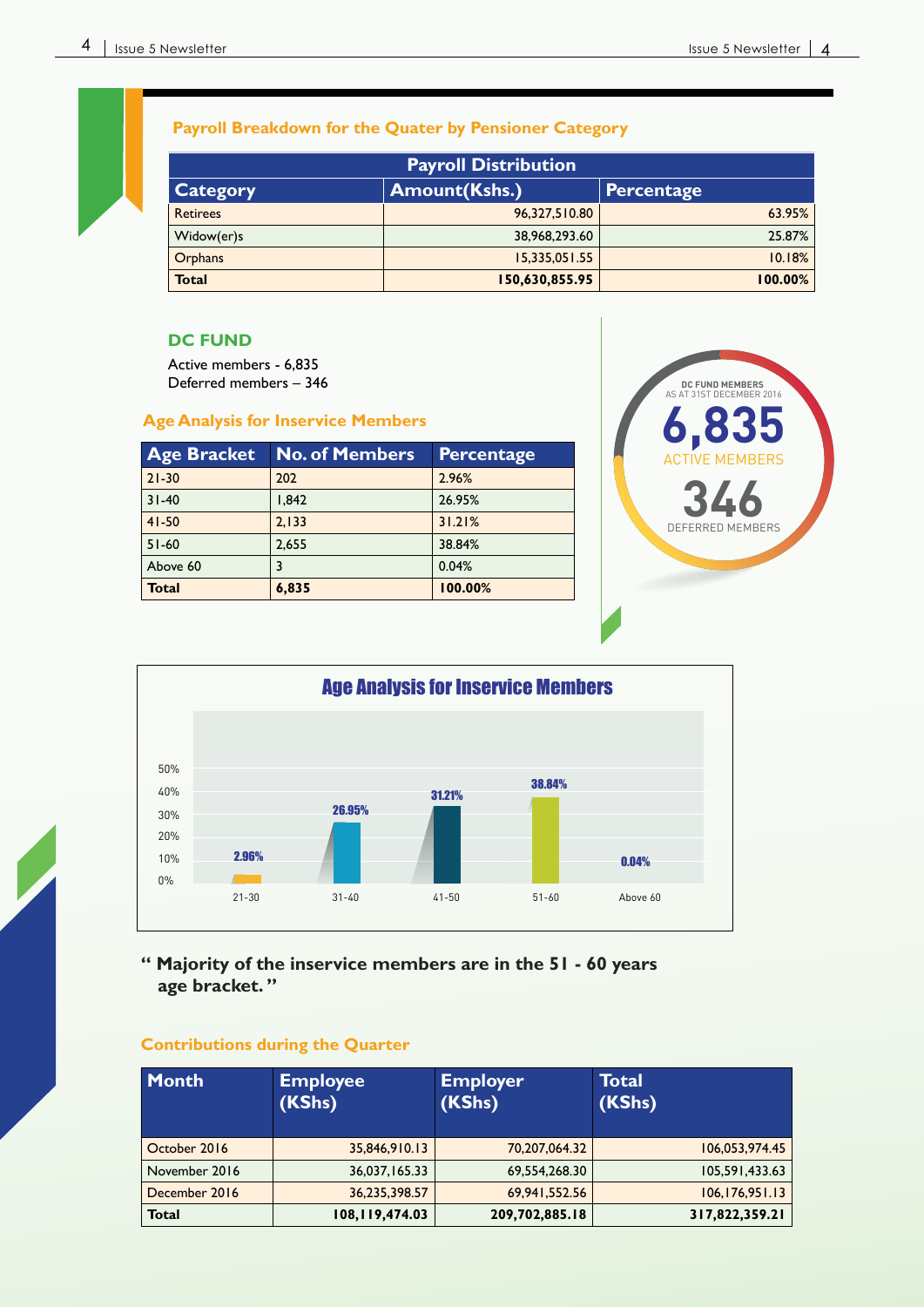### **UPDATES IN BRIEF**

In a bid to continuously improve, the Fund participated in various Awards as a way of benchmarking against other industry players. Overall, the Fund did well as demonstrated by the recognitions below;

#### **FiRe Award 2016**

During the Award Presentation Ceremony held on Friday 28th October 2016 at the Windsor Golf & Country Club, the DC Fund bagged 2 Trophies (1st runners up in the Not for Profit category and 2nd runners up in the IFRS category) while the DB Fund bagged 1 trophy (2nd runners up in the Not for Profit category).

The award seeks to promote integrated reporting through enhancing accountability, transparency and integrity in compliance with appropriate financial reporting framework and other disclosures on governance, social and environmental reporting by private and public sectors domiciles in East Africa. The annual Award is organized by the Public Sector Accounting Standards Board (PSASB), Capital Markets Authority (CMA), Nairobi Securities Exchange (NSE), and the Institute of Certified Public Accountants of Kenya (ICPAK).

#### **Champion of Governance (COG) Awards 2016**

The Fund participated for the fifth time in the Champion of Governance (COG) Awards 2016 held on 4th November 2016 at the Intercontinental Hotel and was recognised in the following categories;

- i. Winner in the Retirement Benefits Schemes Sector
- ii. CEO of the Year Award was awarded to the Fund's CEO and Trust Secretary Mr. Henry Kyanda
- iii. Ist runners up in the Overall Champions of Governance category
- iv. Most Improved Organisation Award

The COG Awards organised by Institute of Certified Public Secretaries of Kenya (ICPSK) aims at promoting good governance practices by organizations through recognizing the practice of good governance in private and public sector entities, innovations in organizations that support good governance practices and encouraging private and public sector entities to focus on enhancement of good governance.

#### **Investment Awards 2016**

The Fund participated for the third time in the Investment Awards 2016 organized by Think Business Ltd. During the award ceremony held on 11th November 2016 at the Raddisson Blu Hotel, the Fund emerged the Winner in the Public Entity Scheme of the year category. The Fund was also nominated for the overall occupational scheme of the year emerging 2nd Runners up.

The objective of the Investment Awards is to encourage innovation and excellence in the Capital Markets by recognizing, awarding and celebrating exemplary performers in the securities exchanges and investment sectors in Kenya.

The achievement of the above four awards demonstrates the quality of policies, procedures and practices that the Fund has put in place in pursuance of its vision to be the best-in-class occupational pension scheme in the whole of Africa.

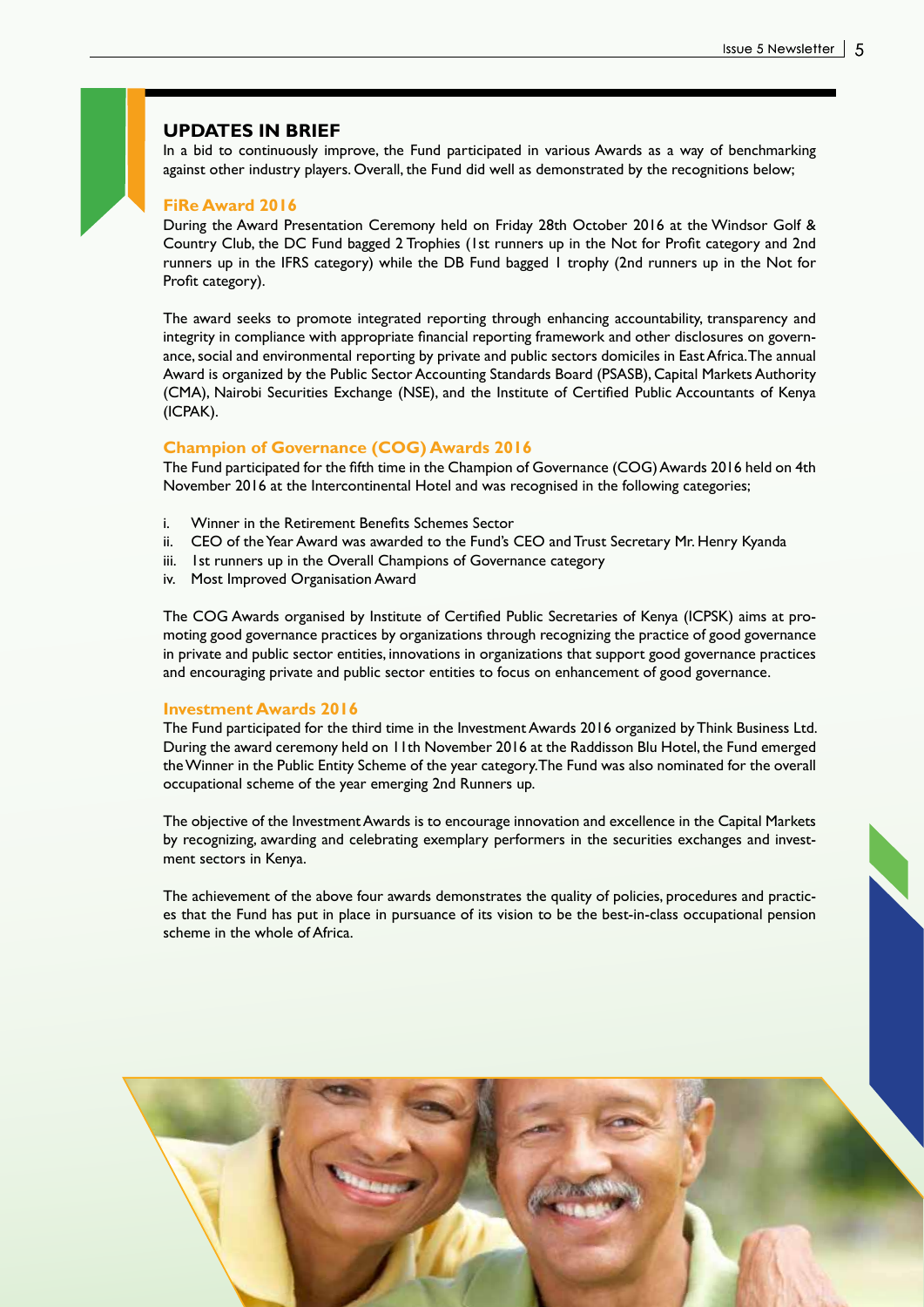## **OUTLOOK**

#### **Provident Fund (PFA)**

The Board of Trustees appointed KPMG Advisory Services Limited to handle the winding up of the now closed Provident Fund. On conclusion of the process, the balance of contributions for the in-service members will be transferred to the DC Fund as a one off lump sum contribution. In-service employees who were members of the Provident Fund and whose names are missing in the PFA list sent out late last year should contact the Secretariat.

## **QUARTERLY TOPICAL ISSUE**

## **Additional Voluntary Contributions (AVC)**

The Fund provides members with an opportunity to save for the day they will no longer be able to work to support themselves and their dependants. The ultimate goal is to save enough during the working career to replace a member's salary with a monthly pension of about seventy percent (70%) of final salary.

In the defined contributions scheme a member's benefits at retirement will depend on four basic factors;

- 1. The level of contributions the member has made to the Scheme
- 2. The contributions that the Employer has made on behalf of the member
- 3. The investment returns credited to the Member's Account.
- 4. The prevailing annuity rates at retirement.

To grow their accounts for a better retirement package, members are allowed to make voluntary contributions in addition to the five (5%) per cent mandatory contribution. The benefits of making additional voluntary contributions include the following;

- To take advantage of the tax incentives
- To increase a member's retirement pension and lump sum
- To increase dependants' benefits in case of death in service.
- Members intending to retire early can increase their contributions to cater for their early exit
- Voluntary contribution gives the member the ability to have control over benefit levels, by choosing the pace and amount of additional saving for retirement.
- At retirement the member can chose whether to convert the additional voluntary contributions to lump sum or to monthly pension.
- The additional voluntary contributions earn interest in tandem with the returns declared by the Fund

Members are encouraged to increase their contributions to the Fund. The necessary forms can be obtained from the Secretariat office or downloaded from the website.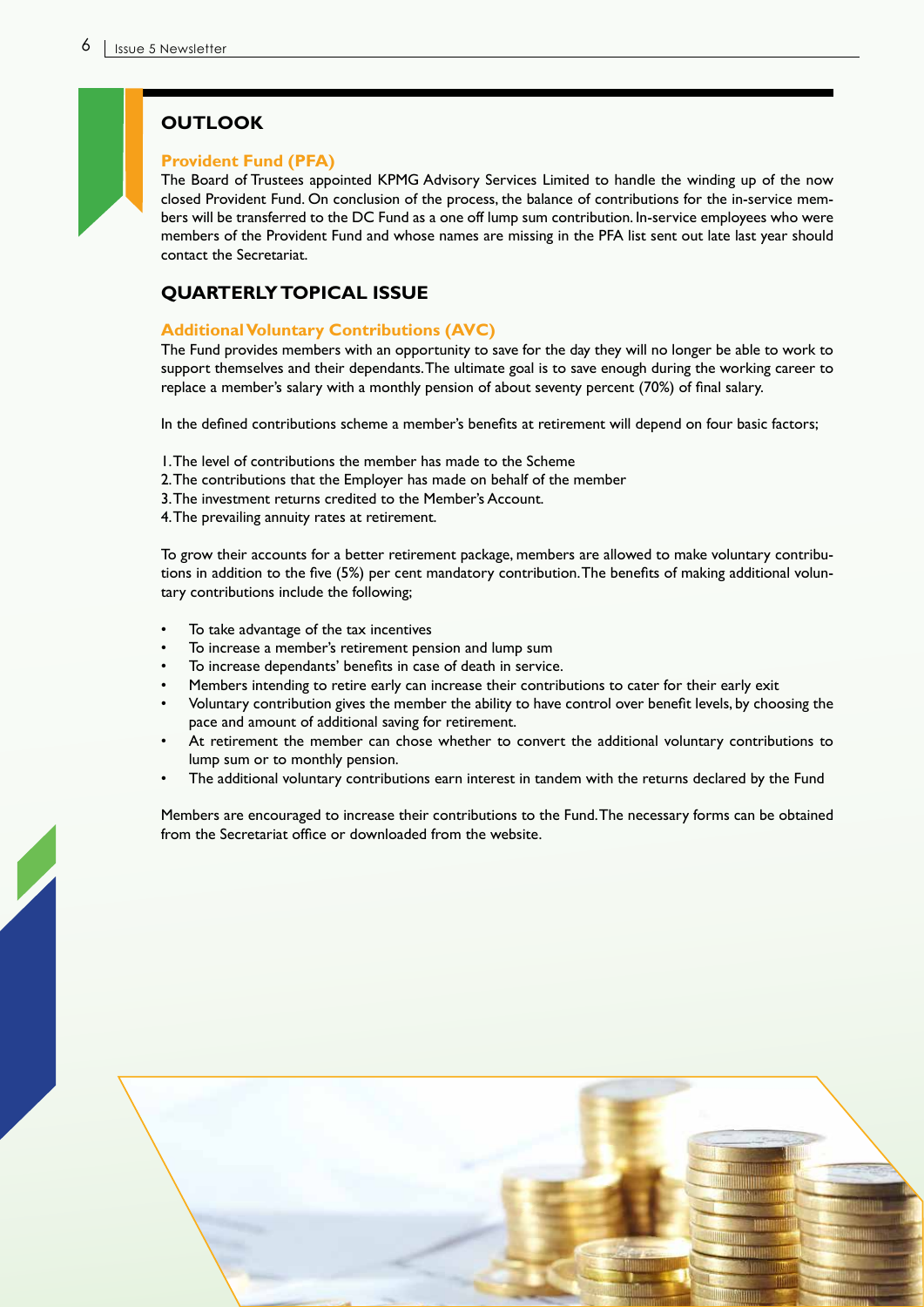# **PHOTOS**



**Champions of Governance Awards Trophies**



**FiRe Awards Trophies**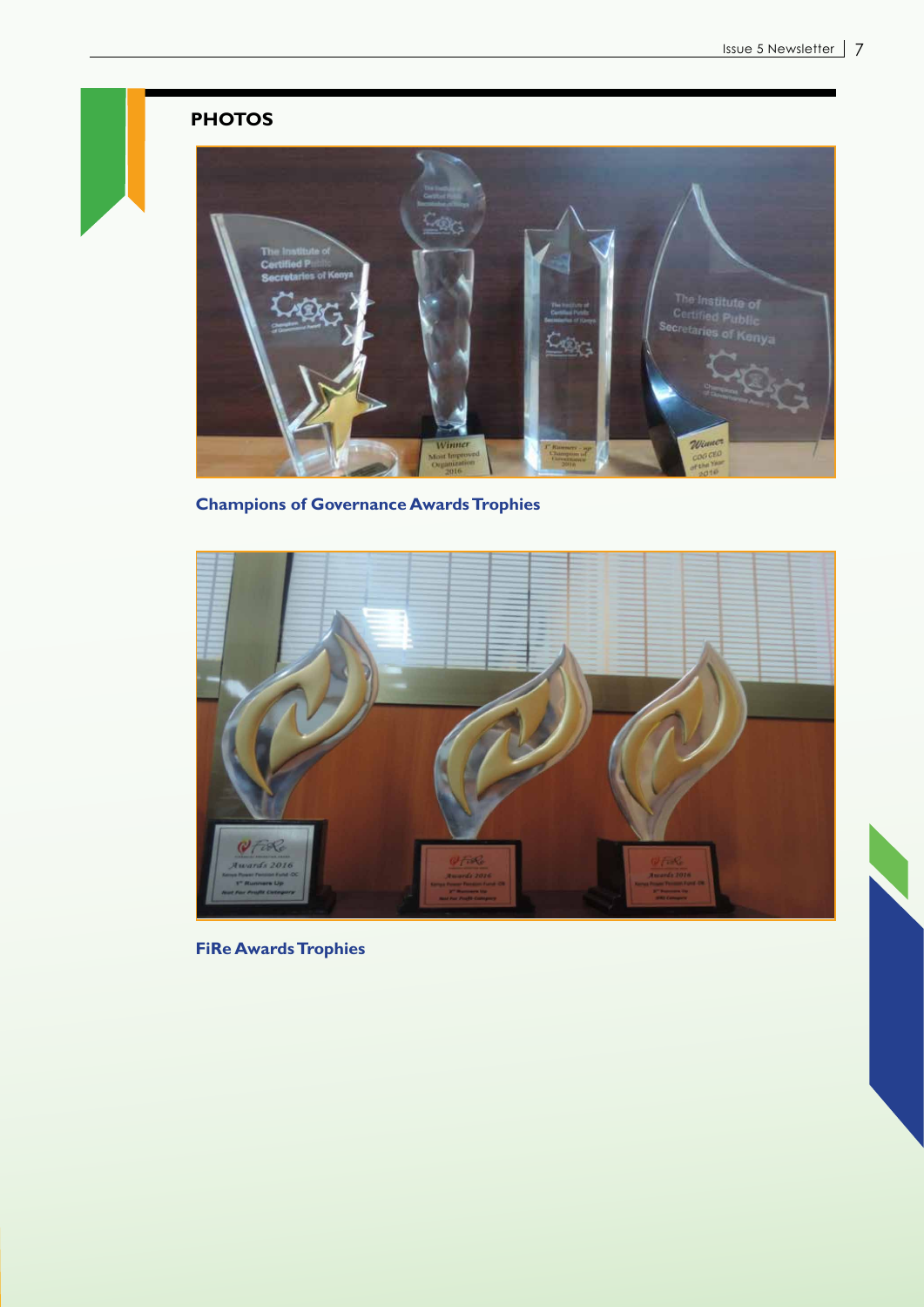

**The Fund's CEO and Trust Secretary receiving the CEO of the Year Award.**



**Think Business Awards Trophies**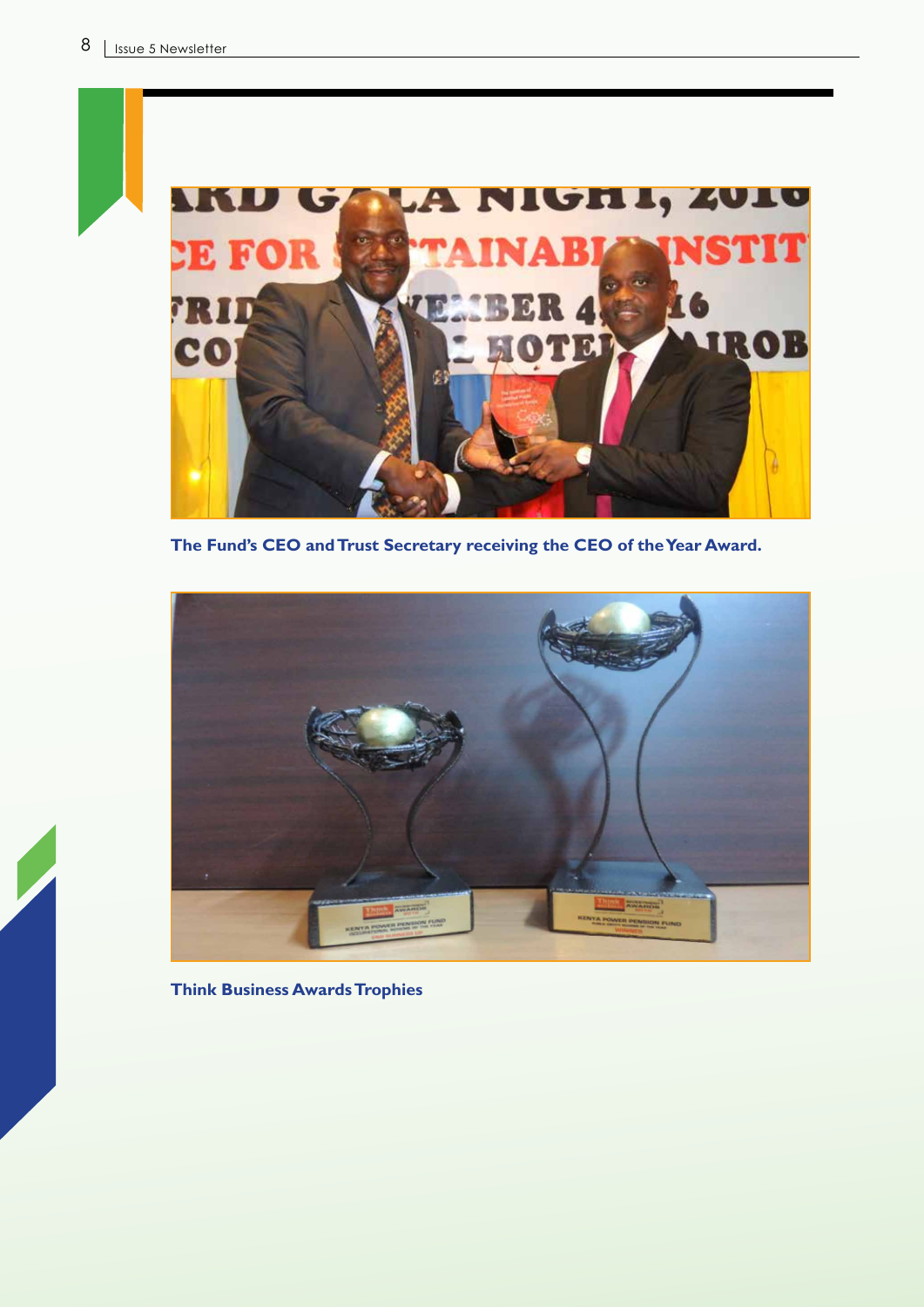

**The Secretariat Staff receiving the Think Business Award.**



**The Secretariat Staff receiving the FiRe Awards.**